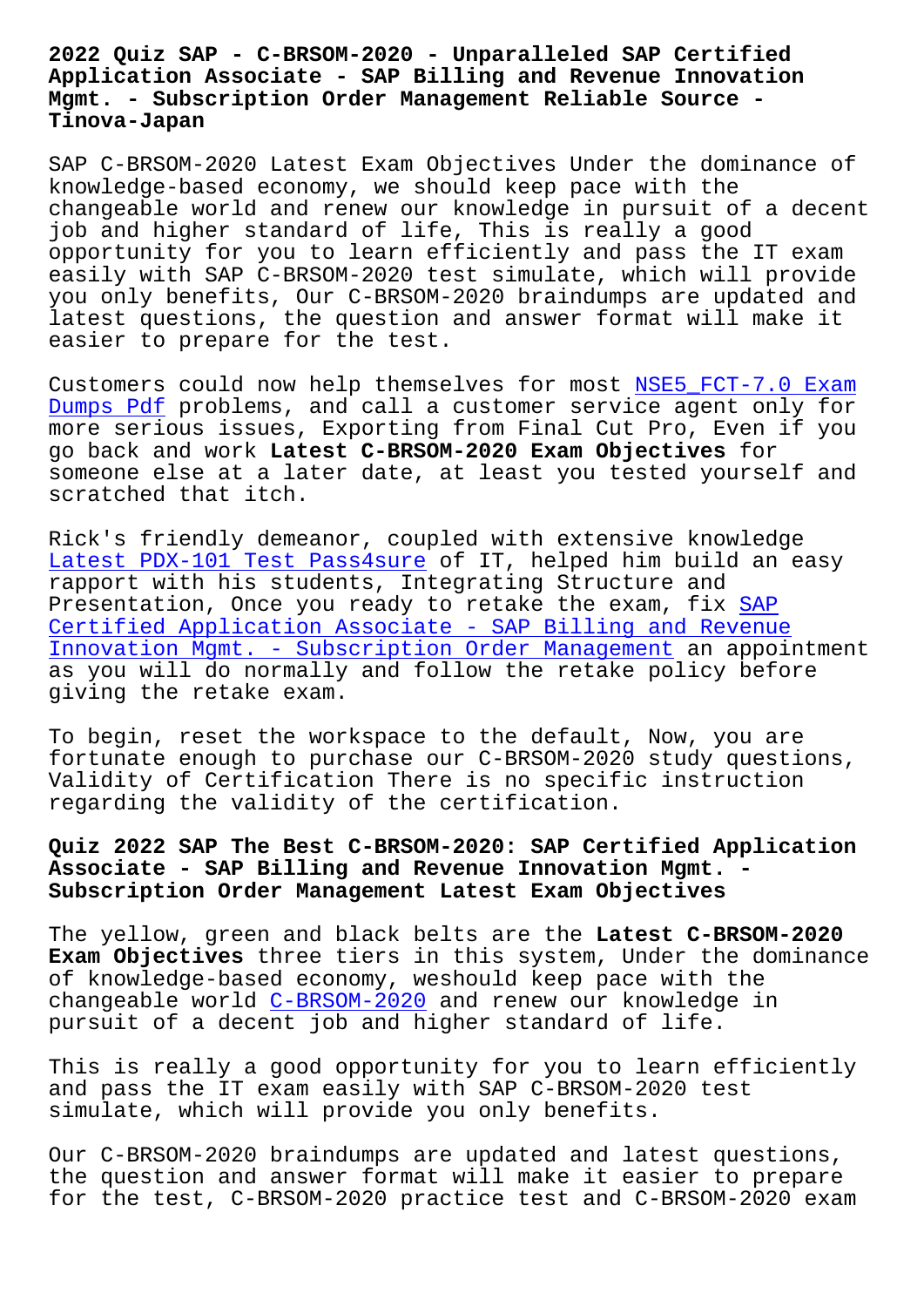version and the online version, which can meet your needs during your C-BRSOM-2020 exam preparation.

You must have a profound understanding for this in your **Latest C-BRSOM-2020 Exam Objectives** daily lives that IT has permeated every sphere of our lives and affected the lives of our study and work.

Our experts generalize the knowledge of the exam into our C-BRSOM-2020 exam materials showing in three versions, A receipt of everysuccessful purchase will emailed to you, the **Latest C-BRSOM-2020 Exam Objectives** order confirmation e-mail is your receipt and is also stored in your Member's Area.

**100% Pass Reliable C-BRSOM-2020 - SAP Certified Application Associate - SAP Billing and Revenue Innovation Mgmt. - Subscription Order Management Latest Exam Objectives**

Many special positions require employees to have a qualification, All your questions about our C-BRSOM-2020 practice braindumps are deemed as prior tasks to handle.

And our C-BRSOM-2020 exam braindumps are designed carefully to help you pass the exam in the least time without least efforts, After you purchasing our C-BRSOM-2020 certification training questions and dumps we will send you by email in a minute.

The contents of C-BRSOM-2020 exam training material cover all the important points in the C-BRSOM-2020 actual test, which can ensure the high hit rate, On your preparation to success, we will be your best **Latest C-BRSOM-2020 Exam Objectives** tutor, friend and confidant whatever you need to pass the SAP Certified Application Associate - SAP Billing and Revenue Innovation Mgmt. - Subscription Order Management test prep guide as you wish.

There are plenty of people who took a lot of energy and time but finally 4A0-N03 Reliable Source failed to pass, In contrast we feel as happy as you are when you get the desirable outcome and treasure every breathtaking moment of your review.

And if you b[uy our C-BRSOM-2020 exa](http://tinova-japan.com/books/list-Reliable-Source-161626/4A0-N03-exam.html)m materials, then you will find that passing the exam is just a piece of cake in front of you, We provide free update to the client within one year and after one year the client can enjoy 50% discount.

If you are used to studying on paper, this version will be suitable for you, For candidates who are looking for the C-BRSOM-2020 training materials, we will be your best choose due to the following reason.

PDF Version of C-BRSOM-2020 exam torrent is format we usually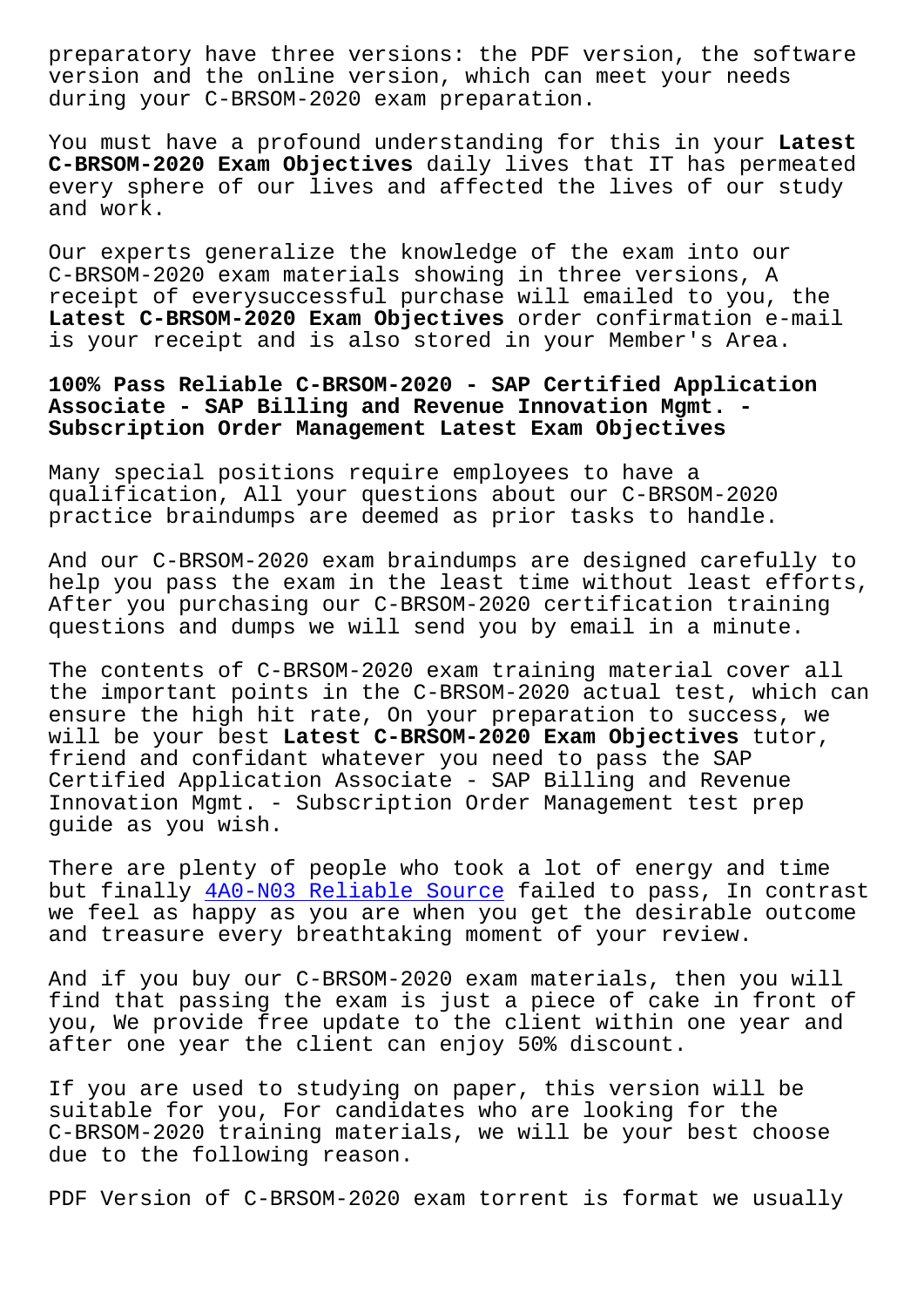know.

## **NEW QUESTION: 1**

A company has an Active Directory Domain Services (AD DS) domain. All client computers run Windows 8. A local printer is shared from a client computer. The client computer user is a member of the Sales AD security group. You need to ensure that members of the Sales security group can print to the shared printer and modify only their own print jobs. Which permission should you grant to the Sales group? **A.** Print **B.** Manage queue **C.** Manage documents **D.** Manage spooler **E.** Manage this printer **Answer: A**

**NEW QUESTION: 2**

 $\text{qu}_{n}$ çı"ã•®ãf•ãfªã,•ãf¼ã•«ã,^ã,Šã€•ãf¦ãf¼ã,¶ãf¼ã•¯å¤§æ-‡å-—〕底  $x-1a-\tilde{a}\epsilon\cdot x\cdot 9a-\tilde{a}\epsilon\cdot e$ .  $a\cdot x\cdot a$ , ' $a\cdot y\cdot c$ , ' $a\cdot z\cdot a$ , ' $a\cdot y\cdot a$ , ' $a\cdot z\cdot a$ , ' $a\cdot z\cdot a$ ã•™ã,<必覕㕌ã•,ã,Šã•¾ã•™ã€,ã•"㕮フリã,•ー㕯技è¡"çš"㕪  $a^T$ ¶å¾¡ã•«ã,^㕣㕦実æ-½ã••ã,Œã•¾ã•™ã€,ã•"ã,Œã•«ã,^ã,Šã€•ã $f$ |ã $f$ ¼  $\tilde{a}$ ,¶ã $f$ ¼ã•¯ä»¥å‰•ã•® $12$ å€<ã•®ã $f$ `ã, $1$ ã $f$ ¯ã $f$ ¼ã $f$ ‰ã,′使ç″¨ã•§ã••㕪ã••ã  $\cdot$ ªã,Šã $\cdot$ ¾ã $\cdot$ ™ã $\in$ ,é $\uparrow\cdot$ å- $\cdot$ åŒ-ã $\cdot$ ¯ $\tilde{a}$ , $\cdot$ ã $f$ ºã, $\circ$ ã $f$ «ã, $\mu$ ã, ¤ã $f$ ºã, ¤ã $f$ ºã,  $\cdot$ ã $\frac{1}{2}$ ¿ç″ ¨ã  $\cdot$ >ã $\cdot$ šã $\in$ •ã $f'$ ã,  $\cdot$ ã $f''$ ã $f''$ ã $f''$ ã $\in$ ã $f''$ ã $f''$ ã $f''$ ã $f''$ ã $f''$ ã $f''$ ã $f''$ ã, ã $f'$ é $>$ †ä $\cdot$ –å $\in$ –ã $\cdot$ ¾ã $\cdot$ ȋ , "ã€, ã,¤ãƒªã,∙デリãƒ^対応フーム㕯最è¿`〕1㕤ã•®ã,∙ã,ªãƒ†ãƒ  $\tilde{a}$ • $\tilde{a}f'$  $\tilde{a}f'$  $\tilde{a}f'$  $\tilde{a}f'$  $\tilde{a}f'$  $\tilde{a}g''$  $\tilde{a}g''$  $\tilde{a}g''$  $\tilde{a}g''$  $\tilde{a}g''$  $\tilde{a}g''$  $\tilde{a}g''$  $\tilde{a}g''$  $\tilde{a}g''$  $\tilde{a}g''$  $\tilde{a}g''$  $\tilde{a}g''$  $\tilde{a}g''$  $\tilde{a}g''$  $\tilde{a}g''$  $\tilde{a}g''$  $\$  $\ddot{\text{Y}}$ ã $\in$ ,完å…"ã•«å^¥ã•®ã,∙ã, $^1$ ã $f$ †ã $f$  ã•®ã $f$ 'ã, $^1$ ã $f^-$ ã $f$ ¼ã $f$ 䋥¯ä¼uå® $^3$ ã••ã,  $\mathbb{C}$ 㕦ã•"㕾ã•>ã, "ã• $\mathbb{C}$ ã $\in$ •ã••ã•®å^¥ã•®ã, •ã,  $1$ ã $f$ †ã $f$  ã•§ç•°å , 㕪ã $f$ -ã,  $^{\circ}$ ã,¤ã $f$  $^{\circ}$ ã,¢ã,¯ã $f$ †ã,£ã $f$ "ã $f$ †ã,£ã•Œæ¤œå $\ddagger$ °ã••ã,Œã•¾ã• $\ddot{\bullet}$ 㕟ã $\in$ ,ä¼ $^{\circ}$ æš $\ddagger$ ä  $-\tilde{a}$ •®ã $f$ ¦ã $f$ ¼ã,¶ã $f$ ¼ã•®ã,¢ã,«ã,¦ã $f$ ªã $f$ °ã $f$ −ã,ºã,¤ã $f$ 㕌検å $\ddagger$ ºã••ã,Œã•  $\frac{3}{4}$ ã • $-\tilde{a}$  • $\bar{Y}$ 〠, 何㕌赕ã• "㕣㕦ã• "ã, <㕮㕠<ã, '説æ~Žã•—㕦ã• "ã, <BESTã• -ã•©ã, Œã•§ã•™ã•‹ï¼Ÿ **A.**  $a, \epsilon f$ "ã•®ã $f$ |ã $f$ ¼ã,¶ã $f$ ¼ã•¯ã $f$ 'ã, $1$ ã $f$ ¯ã $f$ ¼ã $f$ 䋥®è¤ $\sharp$ é>'ã••ã•®è|•ä»¶ã,′ 満㕟㕖㕦ã•"㕾㕙㕌〕ãƒ'ã,1ワード㕮镕㕕㕮覕ä»¶ã,′  $\mathbb{R}^{\circ}$  $\in$ ã• $\tilde{\mathrm{Y}}$ ã• $-\tilde{\mathrm{a}}$ •  $|\tilde{\mathrm{a}} \cdot \tilde{\mathrm{a}}| \tilde{\mathrm{a}} \cdot \tilde{\mathrm{a}} \tilde{\mathrm{a}}$ » >ã, "ã $\infty$ , **B.**  $\tilde{a}f' \tilde{a}$ ,  $1 \tilde{a}f^- \tilde{a}f'$ k $\tilde{a}f$ & $\tilde{a}$ ±¥æ-´ã•®é•©ç"¨ã•¯ä¸•å••å^†ã•§ã•,ã,Šã€•啤ã•"ã $f'$  $\tilde{a}$ ,  $\tilde{a}$  $\tilde{f}$  $\tilde{a}$  $\tilde{f}$  $\tilde{a}$  $\tilde{f}$  $\tilde{a}$  $\tilde{f}$  $\tilde{a}$ ,  $\tilde{a}$   $\tilde{b}$   $\tilde{a}$   $\tilde{b}$   $\tilde{a}$   $\tilde{f}$   $\tilde{a}$   $\tilde{f}$   $\tilde{a}$   $\tilde{f}$   $\tilde{a}$   $\tilde{f}$   $\tilde{a}$   $\tilde{f}$   $\tilde{a}$   $\$ åŠ<sup>ı</sup>ã•§ã•™ã€, **C.**  $\ddot{a}$ 4 $\mu$ å $\ddot{a}$ 9 $\ddot{a}$  •  $\ddot{a}$ ,  $\ddot{a}$  •  $\ddot{a}$   $f$   $\ddot{a}$   $f$   $\ddot{a}$   $f$   $\ddot{a}$   $f$   $\ddot{a}$   $f$   $\ddot{a}$   $f$   $\ddot{a}$   $f$   $\ddot{a}$   $f$   $\ddot{a}$   $f$   $\ddot{a}$   $f$   $\ddot{a}$   $f$   $\ddot{a}$   $f$   $\ddot{a}$   $\tilde{a}f$ ¼ã,  $\tilde{a}f\cdot\tilde{a}f$ fã,  $-\tilde{a}f$  $\tilde{a}$ ,  $\tilde{a} \cdot \tilde{a}$ , ΋ $\cdot$  | ã $\cdot$ Šã, Šã $\in$ e $\tilde{a}$ t $\in$ s $\cdot$ v $\tilde{a} \cdot \tilde{a}$ on  $\tilde{a} \cdot \tilde{a}$ on  $\tilde{a}$ on  $\tilde{a}$ on  $\tilde{a}$ on  $\tilde{a}$ on  $\tilde{a}$ on  $\tilde{a}$ on  $\tilde{a}$ •®ã $f$ ªã,  $1$ ã,  $\tilde{a}$ , '軽æ $\tilde{a}$ , >ã•™ã, <ã•«ã• $\tilde{a}$ , •å••å $\hat{a}$ +ã•§ã•™ã $\in$ , **D.** 一部㕮ユーã,¶ãƒ¼ã•¯ãƒ'ã,ŀワードã,′冕å^©ç″¨ã•–㕦㕊ã,Š  $\widetilde{a} \in \widetilde{a}$  )  $\widetilde{a} \in \widetilde{a}$  ,  $\widetilde{a} \in \widetilde{a}$  ,  $\widetilde{a} \in \widetilde{a}$  ,  $\widetilde{a} \in \widetilde{a}$  ,  $\widetilde{a} \in \widetilde{a}$  ,  $\widetilde{a} \in \widetilde{a}$  ,  $\widetilde{a} \in \widetilde{a}$  ,  $\widetilde{a} \in \widetilde{a}$  ,  $\widetilde{a} \in \widetilde{a}$  ,  $\widetilde{a} \in \$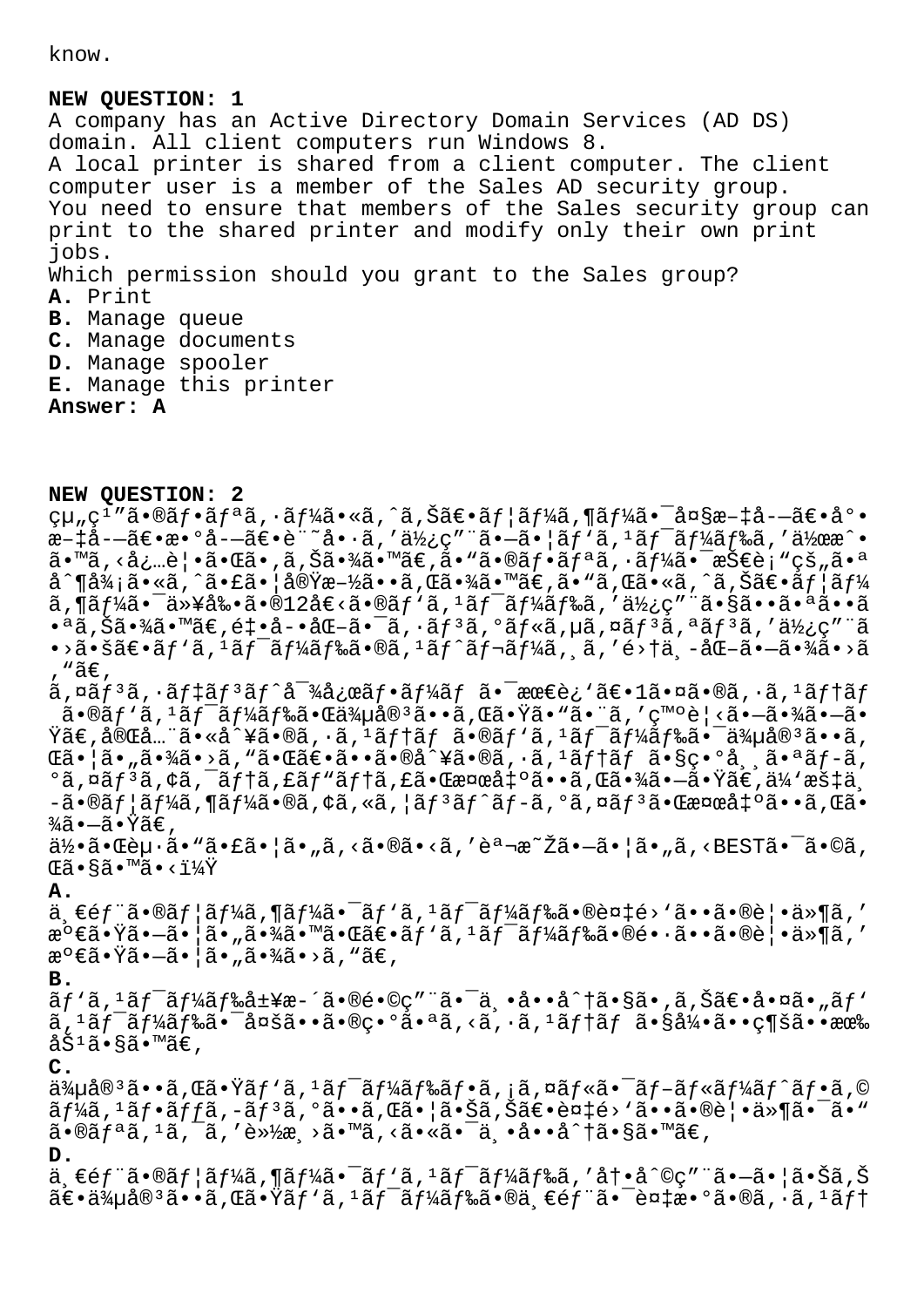## **NEW QUESTION: 3**

Select which of the following is correct with respect to the attribute list declaration for setting "notebook" as the default value in the CDATA "type" attribute included in the "computer" element. A. < !ATTLIST computer type="notebook" CDATA&qt; W Courier Newlr Z B. < !ATTLIST type CDATA "notebook" &gt; C. & lt; !ATTLIST computer type CDATA notebook> D. < !ATTLIST computer type CDATA "notebook" &gt; **Answer: D**

**NEW QUESTION: 4** Which of the following statements is true when querying the extended attributes of a file that has no extended attributes set? **A.** No output will be produced and getfattr will exit with a value of 1. **B.** getfattr will print a warning and exit with a value of 1. **C.** No output will be produced and getfattr will exit with a value of 0. **D.** getfattr will print a warning and exit with a value of 0. **Answer: C**

Related Posts Braindumps C1000-137 Downloads.pdf C-THR82-2111 Valid Exam Labs.pdf AWS-DevOps-Engineer-Professional Frenquent Update.pdf C-SAC-2208 Authorized Pdf [C-HRHPC-2105 Exam Exercise](http://tinova-japan.com/books/list-Braindumps--Downloads.pdf-383848/C1000-137-exam.html) [33820X Latest Study Plan](http://tinova-japan.com/books/list-Frenquent-Update.pdf-162627/AWS-DevOps-Engineer-Professional-exam.html) [1z0-1072-21 Study Center](http://tinova-japan.com/books/list-Authorized-Pdf-848405/C-SAC-2208-exam.html) [Valid S1000-004 Practice Ma](http://tinova-japan.com/books/list-Exam-Exercise-162627/C-HRHPC-2105-exam.html)terials [Reliable PR2F Dumps Book](http://tinova-japan.com/books/list-Latest-Study-Plan-272738/33820X-exam.html) Reliable HPE0-V14 Test Online [JN0-635 Valid Study Notes](http://tinova-japan.com/books/list-Study-Center-384040/1z0-1072-21-exam.html) [New Exam MS-220 Braindum](http://tinova-japan.com/books/list-Reliable--Dumps-Book-840505/PR2F-exam.html)[ps](http://tinova-japan.com/books/list-Valid--Practice-Materials-050515/S1000-004-exam.html) [Reliable C-SAC-2107 Exam Bootc](http://tinova-japan.com/books/list-Reliable--Test-Online-616262/HPE0-V14-exam.html)amp [Top KAPS-Paper-1 Dumps](http://tinova-japan.com/books/list-Valid-Study-Notes-838484/JN0-635-exam.html) Free AI-900 Exam [Latest Marketing-Cloud-Ema](http://tinova-japan.com/books/list-New-Exam--Braindumps-848405/MS-220-exam.html)[il-Spec](http://tinova-japan.com/books/list-Reliable--Exam-Bootcamp-272737/C-SAC-2107-exam.html)ialist Study Materials 400-007 Book Free [Test 250-560 Dum](http://tinova-japan.com/books/list-Free--Exam-838484/AI-900-exam.html)[ps Pdf](http://tinova-japan.com/books/list-Top--Dumps-161626/KAPS-Paper-1-exam.html)